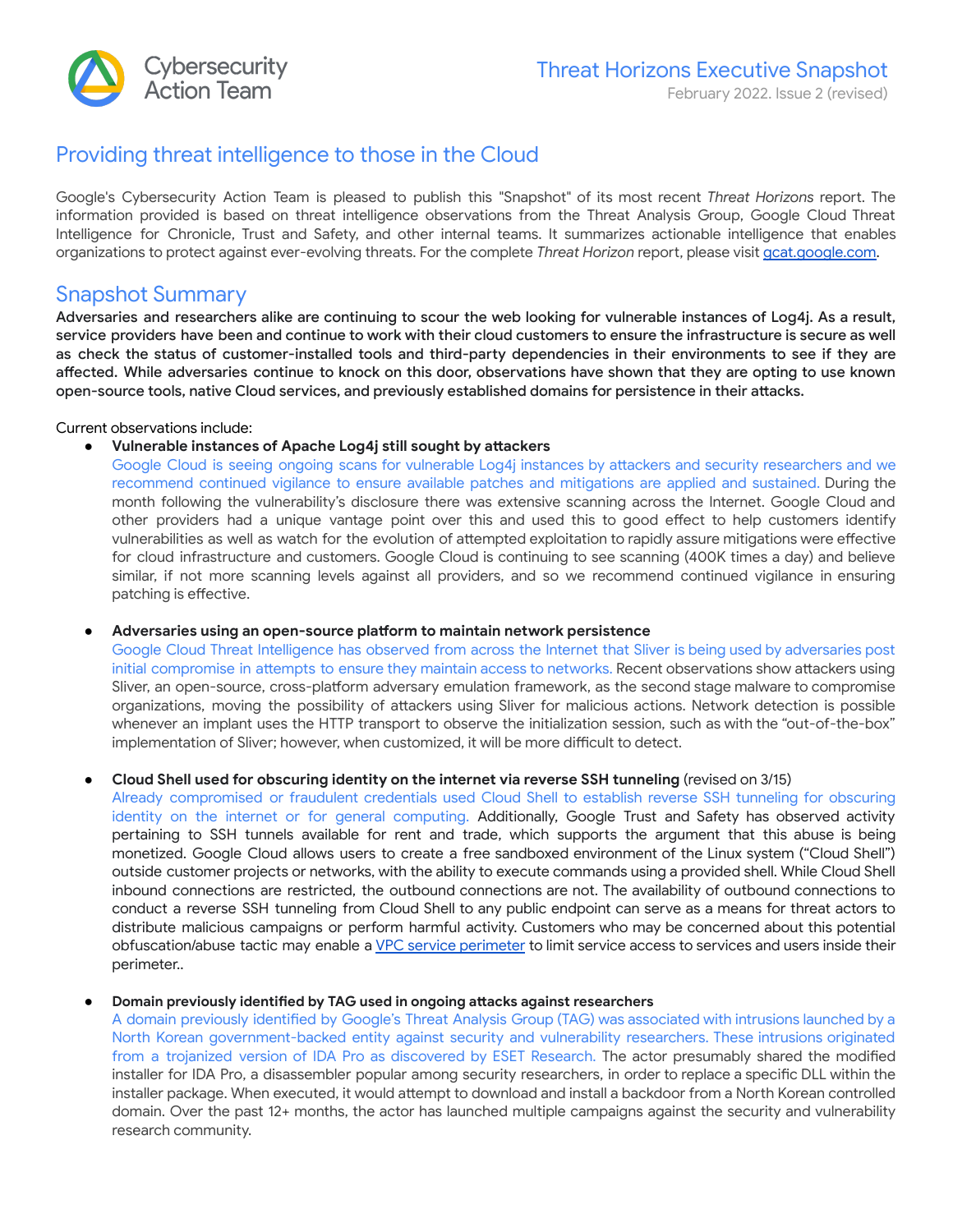### ● **Lessons Learned**

When securing an environment and ensuring exfiltration has not occurred after an incident, customers should review logs associated with file sharing and [domain-wide](https://support.google.com/a/answer/100458?hl=en) Takeout in addition to looking for implanted malware. Threat actors have been known to use tools native to the Cloud environment rather than downloading custom malware or scripts to avoid detection. This "living off the land" technique has been used extensively in on-premise compromises and is being adopted in Cloud environments.

In the situations where it is necessary to respond to a security incident, where there was an exploitation of third-party software in the Cloud instance, customers should review logs to determine the point of initial compromise as well as determining if additional unauthorized software was installed after the initial compromise or if unauthorized configurations were made. Adversaries have been known to close doors behind themselves, i.e., patch the vulnerability which grants initial access, and then pivot to new malware, or reverse shells to maintain presence.

### Recommendations

As Google Cloud works with its customers in a "shared fate" partnership, valuable trends and lessons-learned emerge from other incidents that Google helped address:

- Google Cloud customers have Implemented Cloud [Armor](https://cloud.google.com/armor) and [Cloud](https://cloud.google.com/intrusion-detection-system) IDS to mitigate threats related to Log4j.
- The Java [scanning](https://cloud.google.com/container-analysis/docs/java-overview) feature of Google Cloud [On-Demand](https://cloud.google.com/container-analysis/docs/container-scanning-overview) Scanning can be used to help identify Linux-based container images that use an impacted version of Log4j. Identifying vulnerable images can help prevent them from being deployed in production. This functionality can be used either on a locally stored container image or one stored in Artifact [Registry](https://cloud.google.com/artifact-registry) or Google [Container](https://cloud.google.com/container-registry) Registry.
- Chronicle is Google's threat hunting tool that provides extended event collection across Google Cloud and in on-premise environments. Those using Chronicle for log ingestion/SIEM and have historical event data can [detect](https://chroniclesec.medium.com/detecting-and-responding-to-apache-log4j-2-cve-2021-44228-using-google-chronicle-ec77d676eaea) and [respond](https://chroniclesec.medium.com/detecting-and-responding-to-apache-log4j-2-cve-2021-44228-using-google-chronicle-ec77d676eaea) to Apache Log4j.
- Google Cloud customers used Security [Command](https://cloud.google.com/security-command-center) Center (SCC) Premium and Cloud [Logging](https://cloud.google.com/logging/docs/log4j2-vulnerability#log4j-detection) to scan DNS calls to known malicious sites associated with Log4j vulnerability abuse and query logs.
- The Google Open Source Security Team partners with the security company Code [Intelligence](https://www.code-intelligence.com/) to provide continuous fuzzing for Log4j as part of [OSS-Fuzz](https://security.googleblog.com/2021/12/improving-oss-fuzz-and-jazzer-to-catch.html) and Google Cloud customers leveraged resources from the Open [Source](https://openssf.org/) Security [Foundation](https://openssf.org/) to secure their environments.

Based on these observations there are a number of mitigating measures to counter these threats.

| <b>Risk</b>                     | <b>Countermeasures</b>                                                                                                                                                                                                                                                                                                                                                                                                                                                                                                                                                                                                                                                                                                                                                                                                                                                                                                                                                                                                  |
|---------------------------------|-------------------------------------------------------------------------------------------------------------------------------------------------------------------------------------------------------------------------------------------------------------------------------------------------------------------------------------------------------------------------------------------------------------------------------------------------------------------------------------------------------------------------------------------------------------------------------------------------------------------------------------------------------------------------------------------------------------------------------------------------------------------------------------------------------------------------------------------------------------------------------------------------------------------------------------------------------------------------------------------------------------------------|
| Instance<br>vulnerabilities     | Modifying firewall rules to specifically address SSH connections.<br>Follow password best practices and best practices for configuring Cloud environments.<br>Update third-party software prior to a Cloud instance being exposed to the web.<br>Avoid publishing credentials in GitHub projects.<br>Use Container Analysis to perform vulnerability scanning and metadata storage.<br>Leverage Web Security Scanner in the Security Command Center to identify security<br>vulnerabilities in App Engine, Google Kubernetes Engine, and Compute Engine.<br>Use service accounts with Compute Engine to authenticate apps instead of user credentials.<br>Implement Policy Intelligence tools to help understand and manage policies.<br>Use predefined configurations through Assured Workloads to reduce misconfigurations.<br>Set up conditional alerts in the Cloud Console to send alerts upon high resource consumption.<br>Enforce and monitor password requirements for users through the Google Admin console. |
| Downloading<br>software updates | Establish a strong chain of custody by hashing and verifying downloads.                                                                                                                                                                                                                                                                                                                                                                                                                                                                                                                                                                                                                                                                                                                                                                                                                                                                                                                                                 |